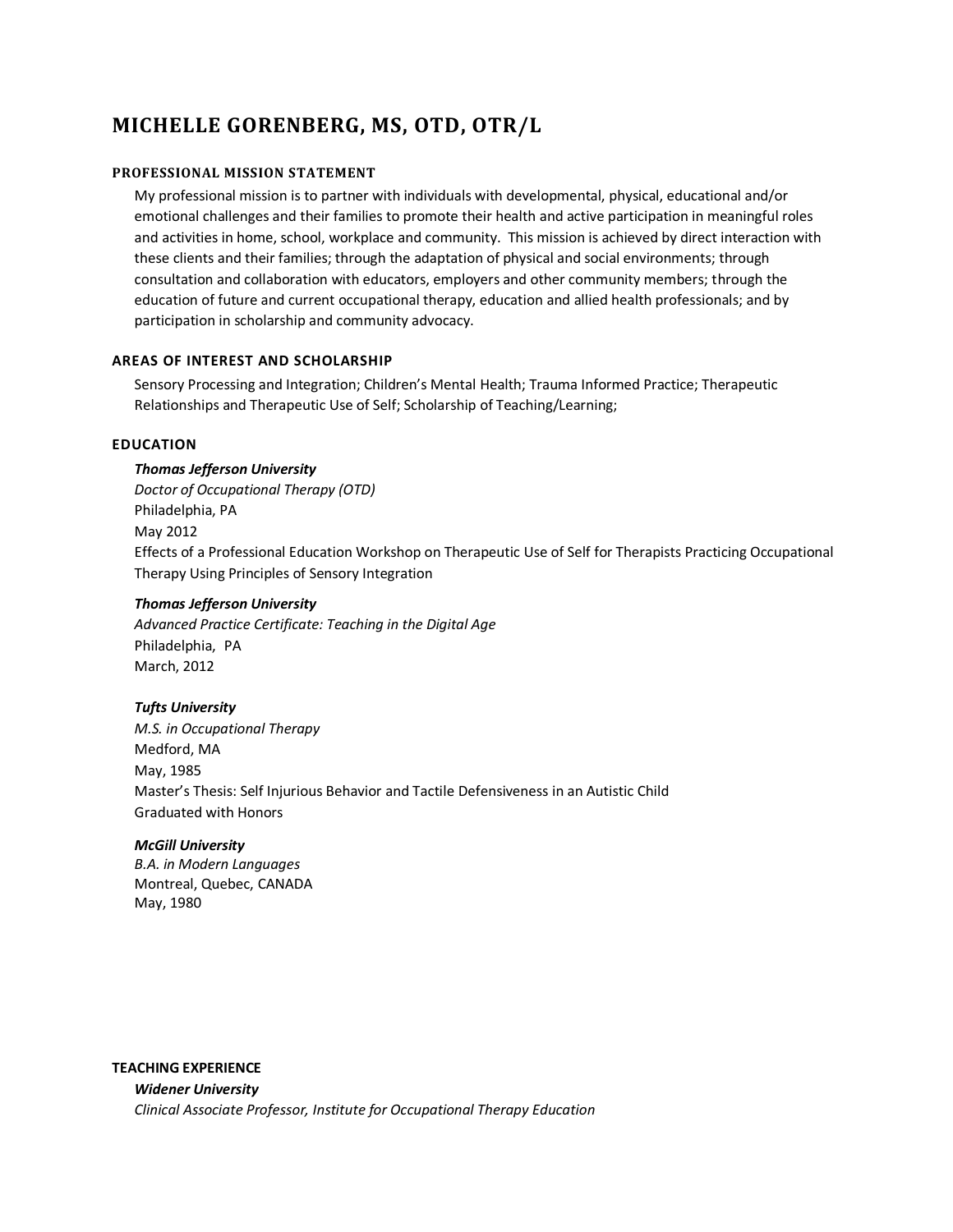Chester, PA

August 2020 to Present

Full-time faculty for the entry-level Doctorate of Occupational Therapy Program. Teaching responsibilities include foundational OT coursework, assessment and intervention courses for children through young adulthood as well as coursework covering leadership, social and political influences in occupational therapy practice and ethics in occupational therapy. Additional responsibilities include course development, student advisement and service to the profession and community.

# *University of St. Augustine for Health Sciences*

*Assistant Professor, Occupational Therapy* San Marcos, CA 2017 to 2020

Full-time core faculty for the residential MOT and OTD programs. Teaching responsibilities for entry level program include foundational OT courses and applications of occupational therapy to pediatrics and adolescence. Additional responsibilities include contributions to course development teams, serving as course coordinator for the pediatrics course across five campuses, development and supervision of level 1 fieldwork experiences, student advising and service to the university and profession.

# *Philadelphia University (now Thomas Jefferson University)*

*Assistant Professor, Department of Occupational Therapy* Philadelphia, PA 2012 to 2017

Full-time faculty for the blended MSOT, BS to MSOT and online post professional OTD programs. Teaching responsibilities for entry level programs include teaching foundational OT courses, courses in measurement and evidence-based practice and assessment and intervention courses for pediatrics and mental health. Teaching responsibilities for the OTD program include foundational courses for both BS to OTD and MS to OTD students. Additional responsibilities include course development, mentorship of new and adjunct faculty, student advising and service to the university and to the profession.

# *Philadelphia University*

*Adjunct Faculty* Philadelphia, PA 2011-2012 OCC755: Assessment and Intervention for Children and Youth 4-credit course taught to 2<sup>nd</sup> year entry level MS students

# *Lecturer and Lab Instructor*

Provide large lecture and laboratory instruction within graduate entry-level MSOT curriculum. Develop learning activities and lectures. Assist in development of assessments. Grade assignments and provide student feedback. Course Content: Pediatrics

# *Thomas Jefferson University*

*Adjunct Instructor* Philadelphia, PA 2010-2012 Provide large lecture and laboratory instruction within the graduate entry-level curriculum. Assist in the development of learning activities and assessments. Grade assignments and provide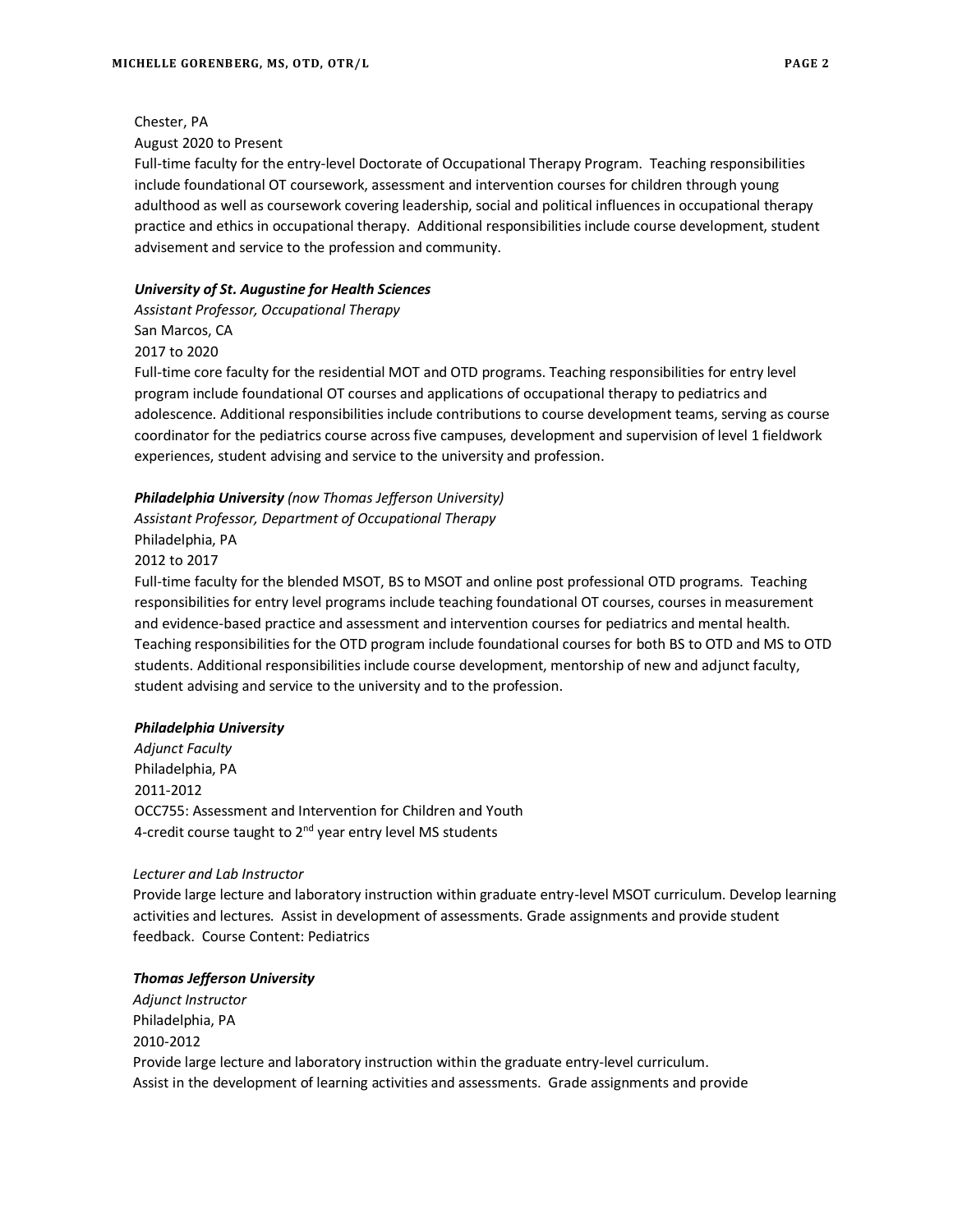Student feedback. Course content: Occupations Throughout the Lifespan: Psychosocial Interventions and Group Process

# *University of Wisconsin La Crosse*

 *Guest Lecturer* Lacrosse, WI  *September 2014* Delivered remote lecture via Skype introducing The Intentional Relationship Model and Interpersonal Modes for first year students in occupational therapy. Collaborated with primary course instructor on a lab to accompany the lecture and facilitated this lab remotely.

*Guest Lecturer* Lacrosse, WI *March 2012* Delivered a remote lecture via Skype on the use of empathizing mode in practice for first year students in occupational therapy

# *OTR, Inc., Plymouth Meeting, PA*

*Clinical Fieldwork Instructor* Blue Bell, PA 1998-2012 Supervise Level I and Level 2 Occupational Therapy Fieldwork Students. Recommended reading materials, provided "mini-lectures" on topics including: Assessment Tools and Process, Sensory Processing, Praxis and Therapeutic Use of Self

# *Fitz-All Incorporated, West Chester, PA*

*Occupational Therapist/Family and Therapist Educator* West Chester, PA 1998-2008 Developed and implemented courses for parents, teachers and professionals on topics related to Sensory processing and related behavior and fine/perceptual-motor development.

# *The Vanguard School, Paoli, PA*

*Occupational Therapist/Clinical Fieldwork Educator* Paoli, PA 1991-1998

# *West Chester University-Speech and Language Department, West Chester, PA*

*Guest Lecturer* Philadelphia, PA 1992

# *SPIN, Incorporated*

*Occupational Therapist/Clinical Fieldwork Educator* Philadelphia, PA 1988-1991

*Tufts University – Boston School of Occupational Therapy Guest Lecturer*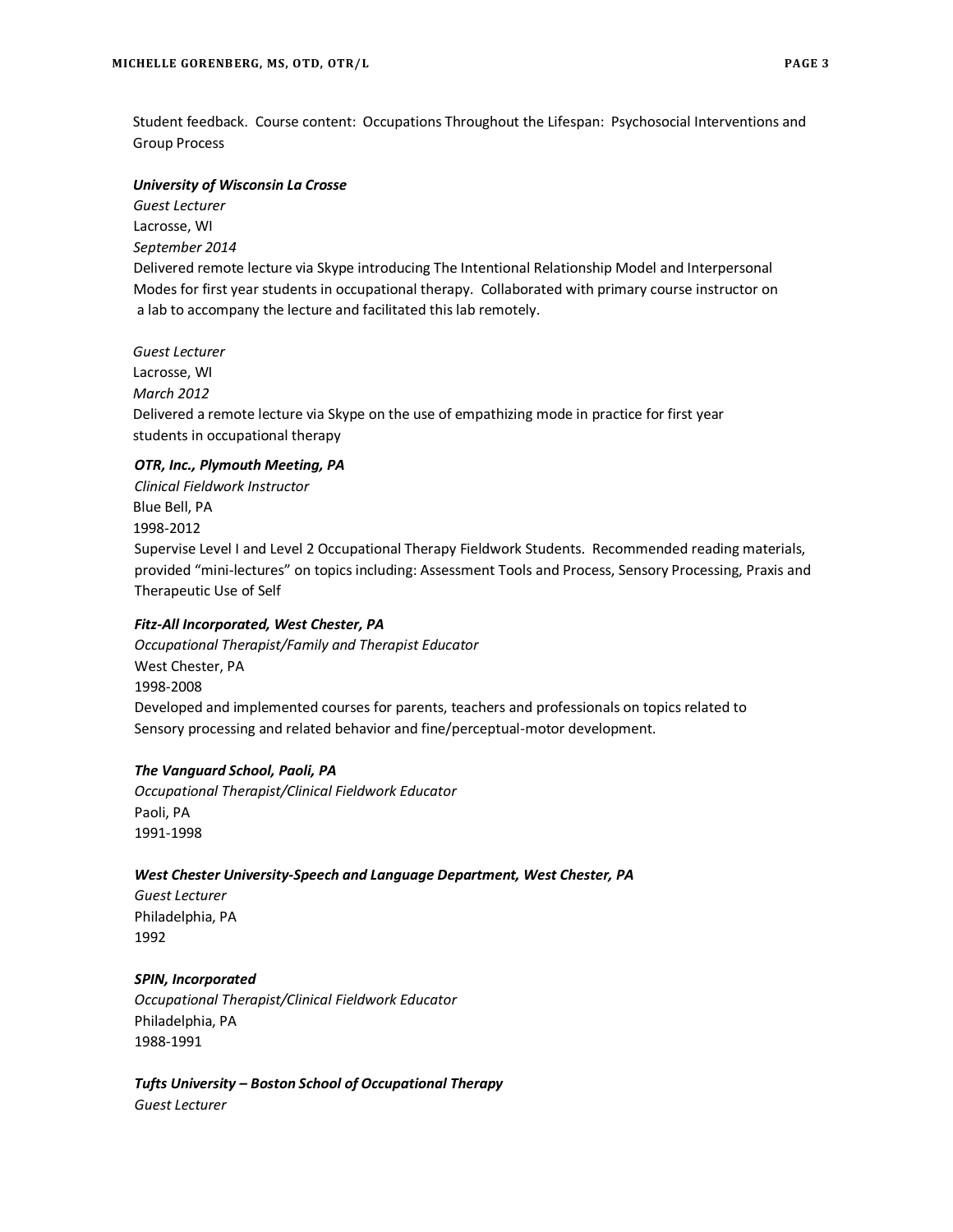Medford, MA 1986

#### *Tufts University-Boston School of Occupational Therapy*

*Teaching Assistant– Group Process in Occupational Therapy* Medford, MA 1984

## **SERVICE TO UNIVERSITY**

*University of St. Augustine for Health Science* 

Course Coordinator – Applications of OT to Pediatrics/Adolescents 2018-2019

# *University of St. Augustine for Health Science*

Faculty Development Committee 2017-2019

# *Philadelphia University*

College of Science Health and the Liberal Arts Education Committee 2016

# *Philadelphia University*

Chair Academic Resources Committee –College of Science Health and the Liberal Arts 2015-16

# *Philadelphia University*

University Academic Resources Committee 2015-16

#### *Philadelphia University*

Nexus Learning Faculty Book Club Co-Leader Spring, 2015

# *Philadelphia University*

Academic Resources Committee – College of Science, Health and the Liberal Arts 2013-15

# *Philadelphia University*

Academic Standards Committee – Department of Occupational Therapy 2013-15

# *Philadelphia University*

Search Committee: Professor, Community and Trauma Counseling 2015

# *Philadelphia University*

Search Committee: Professor, Community and Trauma Counseling 2014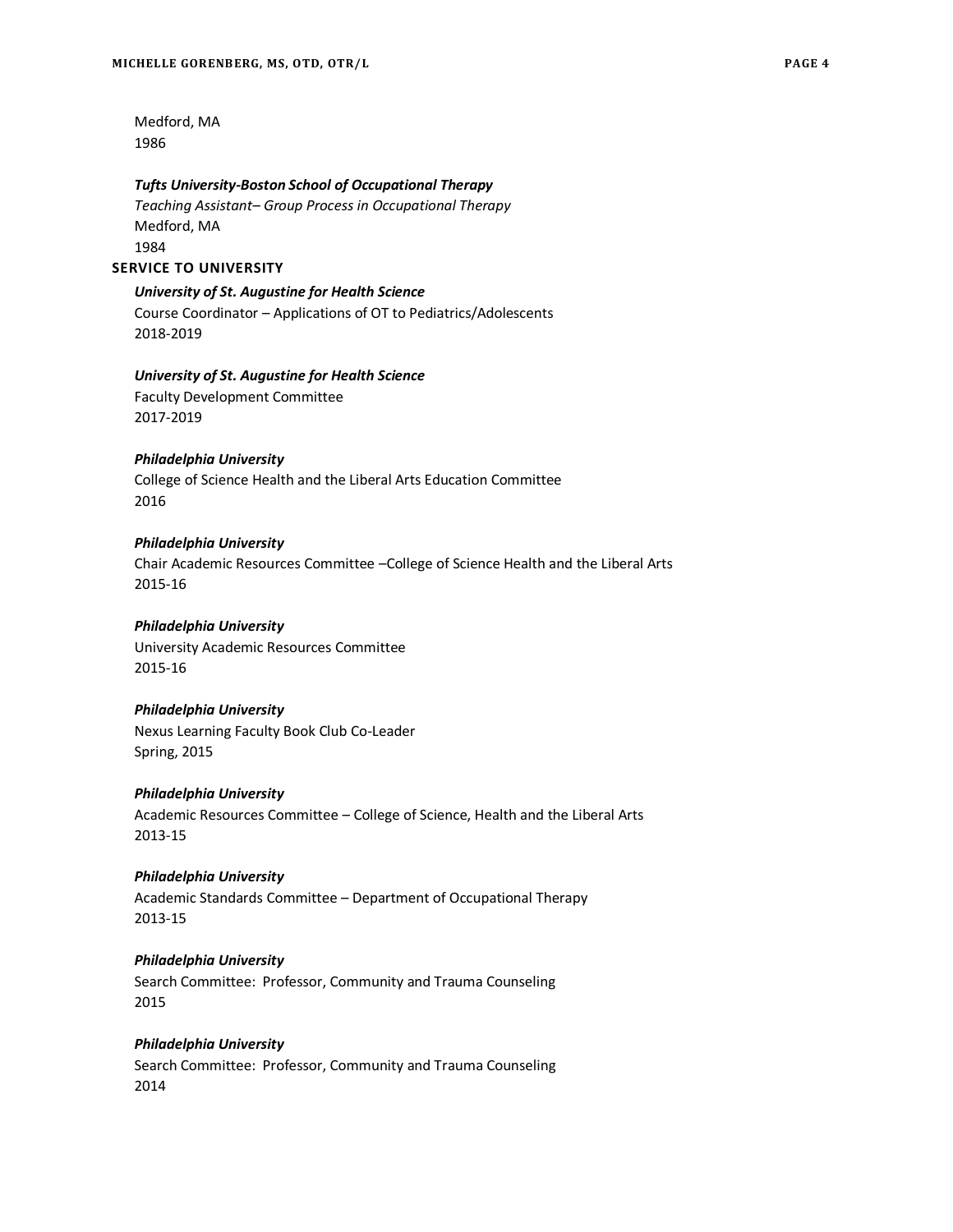#### *Philadelphia* **University**

Search Committee: Professor of Gross Anatomy 2013

# *Philadelphia University*

Search Committee: Occupational Therapy Fieldwork Coordinator 2013

Fieldwork Placements: Placed 28 Level 1 students in clinical placements with children and youth. Developed three new fieldwork sites. Collaborated in the development of a fieldwork placement that accepted 4 students using a group supervision model. *Philadelphia University*  2013*/14*

# **SERVICE TO THE PROFESSION**

**Editorial Board Member – OT in Healthcare**  2016- present *Associate Editor– Instructional Insights Column*

#### *AOTA School Mental Health Workgroup*

2012- present

# **PROFESSIONAL LICENSES AND CERTIFICATIONS**

Registered Occupational Therapist National Board for Certification in Occupational Therapy #AA543199

Licensed Occupational Therapist, State of Pennsylvania PA License #OC001591L

Licensed Occupational Therapist, State of California CA License # OT17982

Blended Learning Mastery Certificate Online Learning Consortium October, 2019

Advanced Online Teaching Certificate Online Learning Consortium January, 2019

Certified in Administration/Interpretation of the Sensory Integration and Praxis Tests

#### **PROFESSIONAL MEMBERSHIPS**

American Association of Occupational Therapy Pennsylvania Association of Occupational Therapy OT Association of California Team-Based Learning Collaborative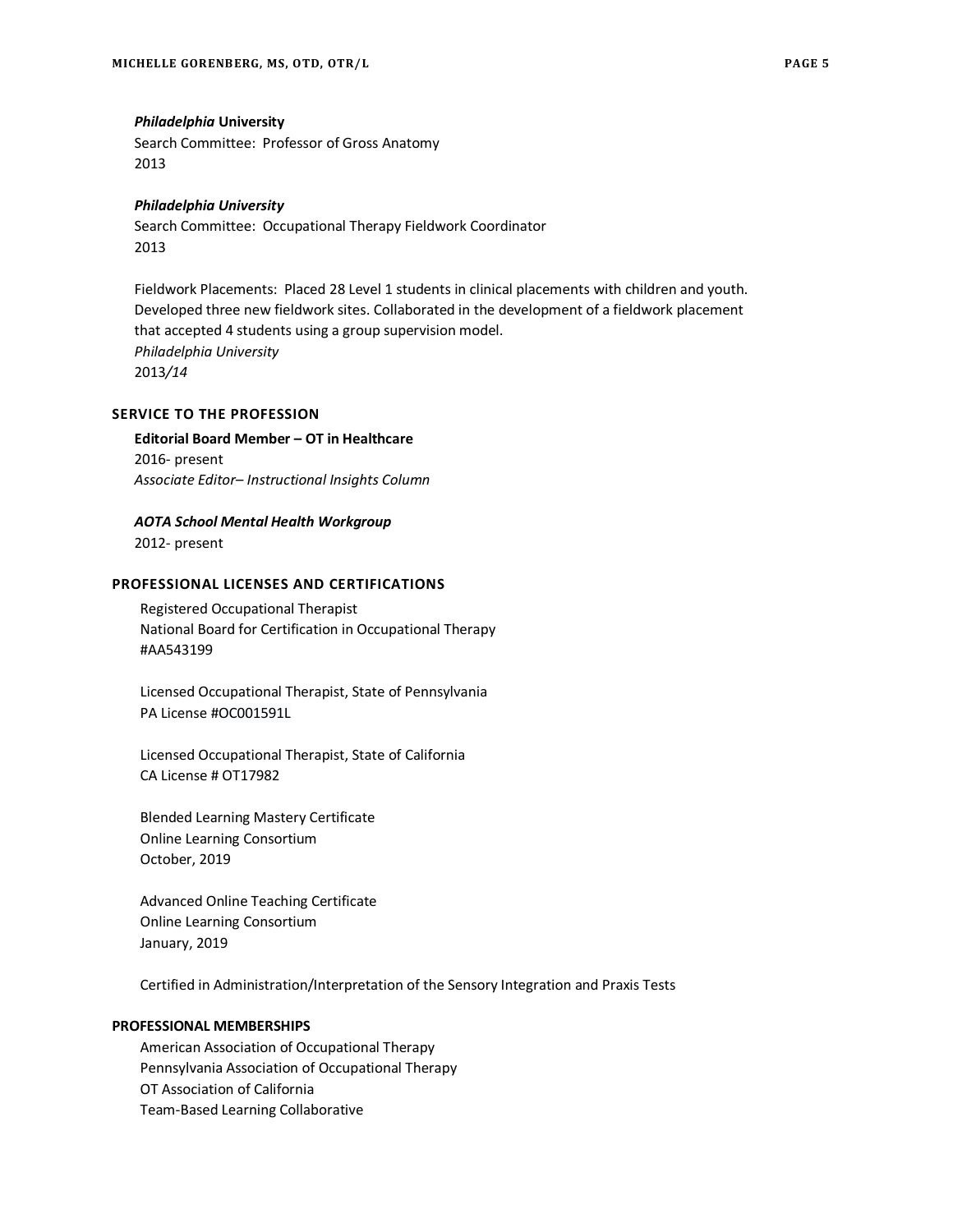# **SCHOLARSHIP**

Co-Investigator -*Pilot Program to Provide Professional Education in Therapeutic Use of Self to Occupational Therapists Practicing Sensory Integration Intervention.* OTD Capstone Project. Roseann Schaaf, PhD, OTR/L, FAOTA (Principal Investigator)

Co-Principal Investigator - *Pilot Program to Deliver and Assess an Inter-professional Educational Module to students in Trauma Counseling and Occupational Therapy,* funded by Philadelphia University Nexus Learning Grant, July 2015.

Co-Investigator - *Trauma – Informed, Inter-professional Training for Graduate Students in Occupational Therapy, Counseling and Physician Assistant Studies,* Funded by Philadelphia University Nexus Learning Grant, July, 2016.

# **GRANTS RECEIVED**

- 2016 Trauma Informed, Inter-professional Training for Graduate Students in Occupational Therapy, Counseling and Physician Assistant Studies. Philadelphia University Nexus Learning Grant
- 2015 A Trauma-informed, inter-professional training module for CTC and OT programs. Philadelphia University Nexus Learning Grant
- 2014 Creating a "Sanctuary" for Trauma-Informed Treatment: A Collaborative Clinic Serving the Local Community and Enhancing the Education of Philadelphia University Graduate Students. Philadelphia University Faculty Research, Scholarship and Practice-based Grant

# **AWARDS**

- 2017 Faculty Award of Appreciation, Awarded by the Philadelphia University MSOT Class of 2016. Philadelphia University
- 2016 Faculty Award of Appreciation, Awarded by the Philadelphia University MSOT Class of 2016. Philadelphia University
- 2014 Faculty Award of Appreciation, Awarded by the Philadelphia University MSOT Class of 2014. Philadelphia University

#### **PUBLICATIONS**

- Felter, Jeanne PhD, LPC; DiDonato, Stephen PhD, LPC; Baker, Amy MS, PA-C; Hass, Richard PhD; and **Gorenberg, Michelle D. OTD, OTR/L** (2017) "Using Trauma Case-Based Learning to Inspire Interprofessional Readiness Among Future Health Professionals," Collaborative Healthcare: Interprofessional Practice, Education and Evaluation (JCIPE): Vol. 8 : Iss. 2 , Article 2. Available at[: http://jdc.jefferson.edu/jcipe/vol8/iss2/2](http://jdc.jefferson.edu/jcipe/vol8/iss2/2)
- **Gorenberg, M. &** Taylor R. (2014). The intentional relationship model: A framework for teaching therapeutic use of self. Continuing education article for *OT Practice*
- **Gorenberg, M**. (2013). Instructional insights: Continuing professional education to enhance therapeutic relationships in occupational therapy. *Occupational Therapy in Healthcare,* 27(4), 393-398.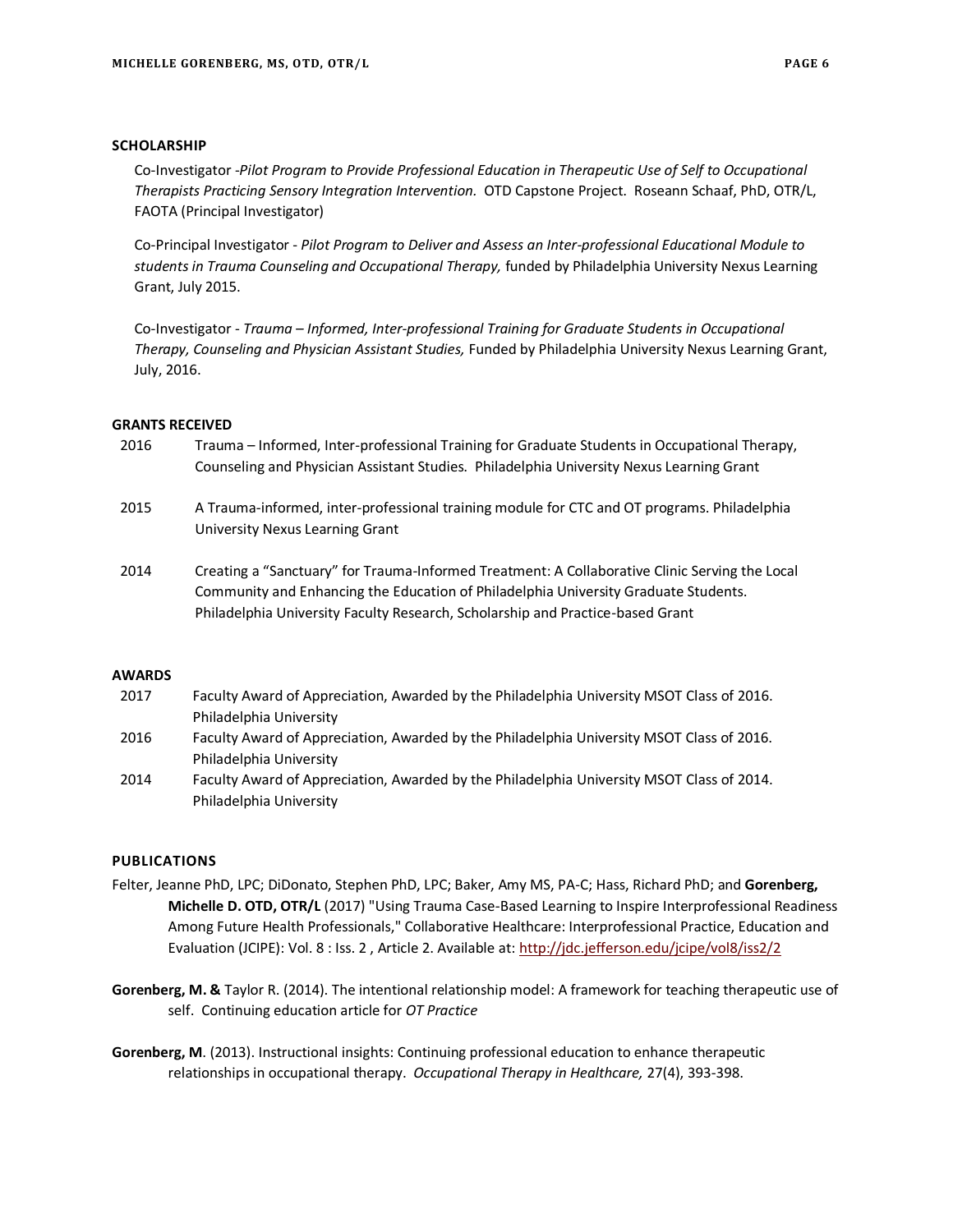# **PEER- REVIEWED PRESENTATIONS**

- **Gorenberg, M.** & Dulek, J. (accepted for March, 2020). *The road to resilience: Student-centered group advisement for personal and professional growth.* American Occupational Therapy Association Education Annual Conference and Exposition. Boston, MA
- Dulek, J. & **Gorenberg, M.** (October, 2019). *The road to resilience: Student-centered group advisement for personal and professional growth.* American Occupational Therapy Association Education Summit. Las Vegas, NV.
- DiDonato, S., Baker, A., **Gorenberg, M**., Hass, R., & Felter, J. (2017, June). *Trauma-informed interprofessional education among health science graduate programs.* Presentation for Thomas Jefferson University Faculty Days Conference. Philadelphia, PA.
- DiDonato, S., Baker, A., **Gorenberg, M**., Hass, R., & Felter, J. (2017, January). *Trauma-informed interprofessional education among health science graduate students.* Presentation at the Scholarship of Teaching, Learning, and Assessment Conference. West Chester, PA.
- Felter, J. & **Gorenberg, M.** (2016, October). Br*idging Clinics and Classrooms: Creating Trauma-Informed Educational Communities.* Presentation for the Pennsylvania Occupational Therapy Conference, Lancaster, PA
- Felter, J. & **Gorenberg, M.** (2016, April). *Trauma Informed Inter-Professional Education: Preparing Graduate Students in Occupational Therapy and Counseling.* American Occupational Therapy Association Annual Conference and Exposition. Chicago, IL.
- Felter, J. & **Gorenberg, M.** (2015, November). Br*idging Clinics and Classrooms: Creating Trauma Informed Educational Communities.* Presentation for the 20th Annual Conference on Advancing School Mental Health. New Orleans, LA.
- **Gorenberg, M**., Lape, J., Lorch, A., & Mollo, K. (2015, April). *Capturing your Outcomes: Realistic Strategies for Everyday Practice in Academic and Clinical Environments.* Presentation for the American Occupational Therapy Association Annual Conference, Education Special Interest Section.
- DeAngelis, T., **Gorenberg, M**., Greenberg, S., Mollo, K., & Navarro-Walker, L. (2013, November). *Hands-On EBP: Applying Strategies in Your Daily Practice.* Institute presented at the Pennsylvania Occupational Therapy Association Annual Conference, Harrisburg, PA.
- Allard, N. *&* **Gorenberg, M.** *(2013, November). Collaborate! Developing a Level 1 Fieldwork Program to "Bridge the Gap".* Presentation for the Pennsylvania Occupational Therapy Association Annual Conference, Harrisburg, PA.
- **Gorenberg, M.** & Taylor, R. (2013, April). *Therapeutic Use of Self in Occupational Therapy Using Principles of Sensory Integration.* Pre-Conference Institute presentation at the American Occupational Therapy Association Annual Conference. San Diego, CA.
- **Gorenberg, M.** & Schaaf, R. (2013, April). *Effects of an Educational Program in Therapeutic Use of Self for Therapists Practicing Occupational Therapy Using Principles of Sensory Integration.* Poster Presentation at the American Occupational Therapy Association Annual Conference. San Diego, CA.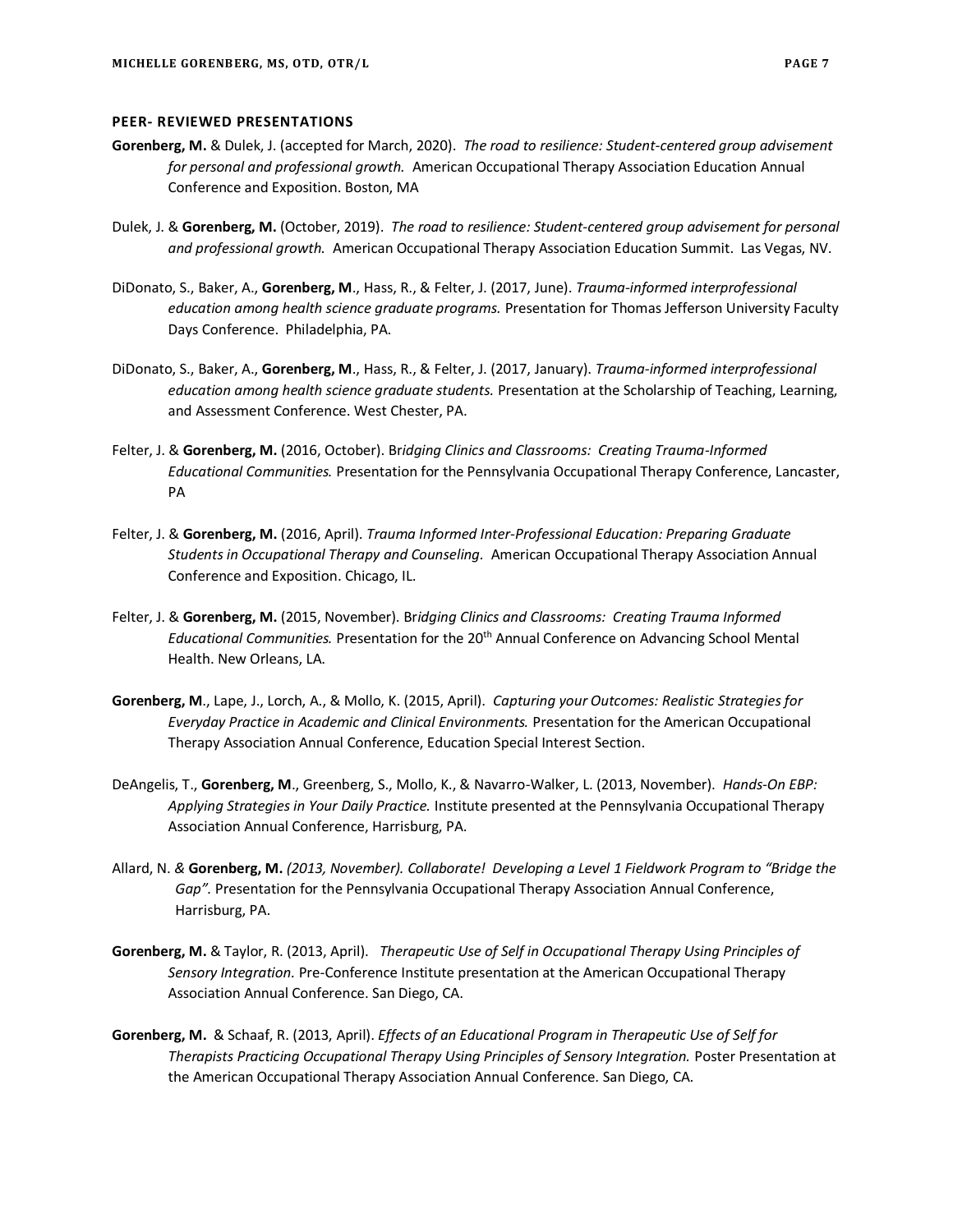DeAngelis, T., **Gorenberg, M**., Greenberg, S., Mollo, K., & Navarro-Walker, L. (2012, October). *Evidence-Based Practice – Exploring Strengths, Strategies and Possibilities.* Presentation at Pennsylvania Occupational Therapy Association Annual Conference. Lancaster, PA.

# **PROFESSIONAL PRESENTATIONS AND INVITED LECTURES**

| July, 2016        | <b>Building Trauma Sensitive School Communities</b><br>Presentation to school administrators, counselors and educators<br>Allentown, PA                                                       |
|-------------------|-----------------------------------------------------------------------------------------------------------------------------------------------------------------------------------------------|
| June, 2016        | <b>Building Trauma Sensitive School Communities</b><br>Presentation to school administrators, counselors and educators<br>Allentown, PA                                                       |
| June, 2016        | Establishing and Maintaining Therapeutic Relationships in Pediatric Practice<br>Webinar presented for Occupational Therapy staff at Children's Specialized Hospital<br>Multiple sites in NJ   |
| Dec., 2015-<br>17 | Trauma Informed Practice<br>Invited lecture to occupational therapy students at University of the Sciences<br>Philadelphia, PA                                                                |
| March, 2013       | Professional Transitions: From Expert to Novice<br>Presentation to OTD students and alumni at Thomas Jefferson University<br>Philadelphia, PA                                                 |
| Dec., 2012        | Translating Your Doctoral Capstone into Professional Possibilities<br>Presentation to OTD students at Thomas Jefferson University<br>Philadelphia, PA                                         |
| Nov., 2012        | Therapeutic Use of Self in Occupational Therapy Intervention Using Principles of Sensory<br>Integration<br>Professional Education Workshop presented at Springboard Therapy<br>Moorestown, NJ |
| 2011              | Introducing Praxis: It's more than Motor Planning<br>Presentation for North Penn School District Special Education Council<br>Lansdale, PA                                                    |
| 2010              | Therapeutic Use of Self: An Exercise in Evidence Based Practice<br>Presentation for OTR, Inc.<br>Blue Bell, PA                                                                                |
| 2007-2008         | Sensory Processing and Related Behaviors<br>Presented for parents, teachers and therapists at Fitz All, Inc.<br>West Chester, PA                                                              |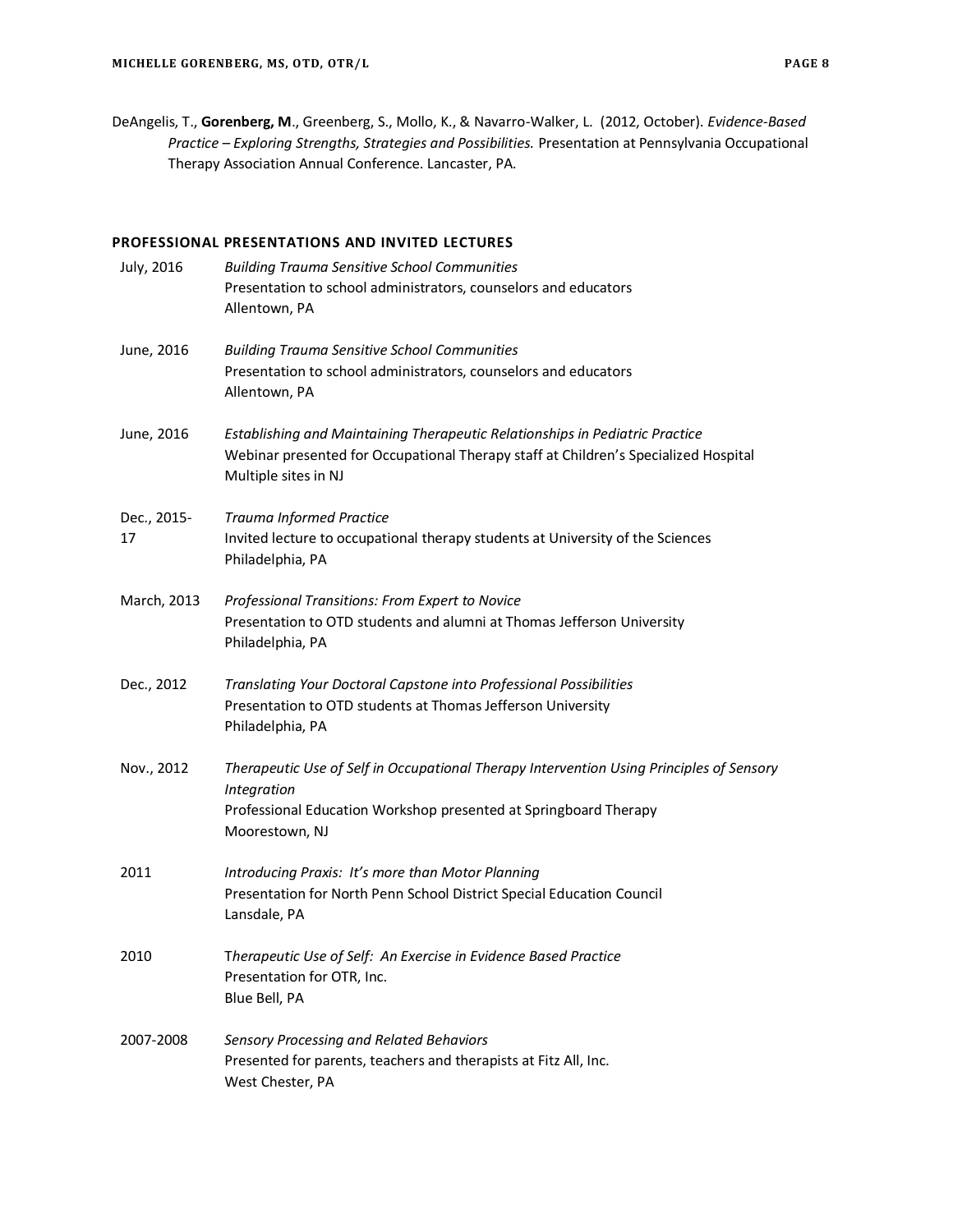1998 *Sensory Integration: The Basics for Parents and Professionals* Presentation at Neural Development in Autism Spectrum Disorders: Applications in Therapy: Professional Workshop Presented by the Vanguard School Paoli, PA

1991 Occupational Therapy in School VS Clinic Settings Pennsylvania Occupational Therapy Association Pediatric Special Interest Group Philadelphia, PA

# **CLINICAL EXPERIENCE**

# *Valley Forge Educational Services*

*Occupational Therapist* Valley Forge, PA 2 2012-2016

Provided occupational therapy services for The Luma Center. Screen, evaluate and treat children ages birth to 21. Provide occupational therapy services in home-based, school-based and clinic settings. Provide in-service education to parents, teachers and occupational therapy professionals.

# *OTR, Inc.*

*Occupational Therapist* Plymouth Meeting, PA 1998 – 2011

Private Contractor. Screen, evaluate and treat children ages birth to 21. Provide occupational therapy services in home-based, school-based and clinic settings. Provide clinical education to occupational therapy students. Provide in-service education to parents, teachers and occupational therapy professionals.

# *C&K Therapy, Inc.*

*Occupational Therapist* Trooper, PA 2008 – 2009

Provide occupational therapy services within the School Districts for elementary aged students within Autistic Support, Emotional Support and Regular Education settings. Conducted evaluations and developed Individual Education Plans. Developed and co-led groups aligned with academic curriculum with classroom teachers.

# *Fitz-All Therapy*

*Occupational Therapist* West Chester, PA 2006-2008 Provide occupational therapy services in a clinic-based model for children ages 18 months to 18 years. Provided evaluation and treatment, school and family consultation and education.

#### *The Vanguard School*

*Occupational Therapist Paoli, PA* 1991-1998

Provided occupational therapy services to students aged 5 to 21 in an approved private school. Evaluated and treated students in group and individual settings and in integrated and pull-out therapy sessions. Provided in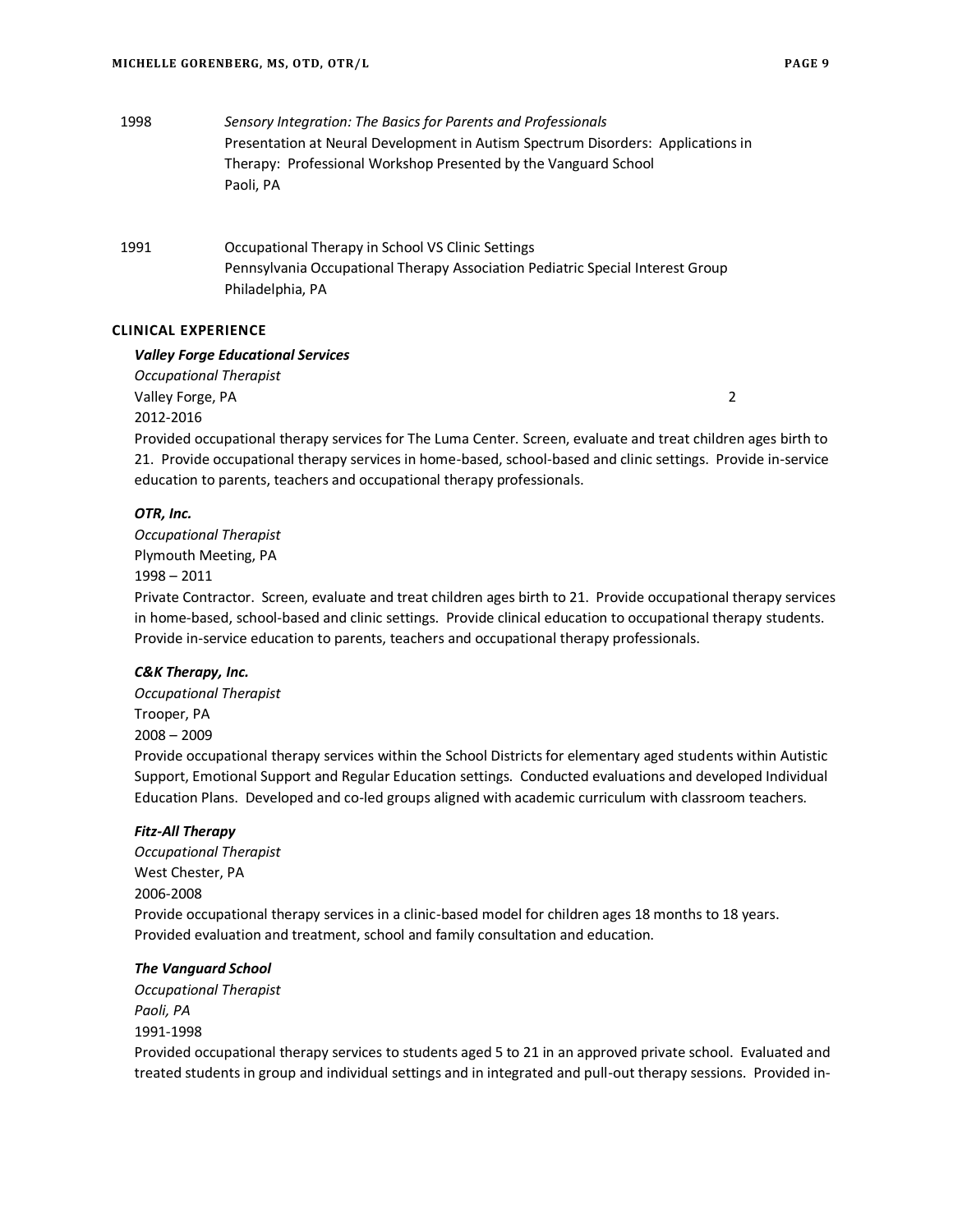service education to faculty and parents. Developed co-led groups with teachers, speech therapists and adaptive physical education teachers.

#### *Kingsway Learning Center, Haddonfield, NJ*

*Occupational Therapist* Haddonfield, NJ 1988-1990

Provided occupational therapy services to students age 5 to 21 in a private school for students with multiple learning and developmental disabilities. Evaluated and treated students in group and individual settings and in integrated and pull-out therapy sessions. Provided in-service education to faculty and parents. Developed coled groups with teachers, speech therapists and adaptive physical education teachers.

# *SPIN, Inc.*

Occupational Therapist Philadelphia, PA 1988-1991

Coordinated occupational therapy services for "at risk" and developmentally delayed infants, toddlers and preschoolers in integrated setting. Screened, evaluated and treated students in conjunction with an interdisciplinary team. Developed parent-child therapy groups. Provided in-service training for teachers, therapists and families. Supervised occupational therapy students.

# *Moss Rehabilitation Hospital*

*Occupational Therapy Consultant: School Systems*  Philadelphia, PA 1986-1988

Coordinated school-based services for primary and secondary-grade students. Screened, evaluated and treated students. Developed IEPs. In serviced teachers and parents. Consulted with academic staff. Recommended programmatic changes and equipment needs. Supervise occupational therapy assistant assigned to program.

# *Occupational Therapist: Pediatric Out-Patient*

Screened, evaluated and treated pediatric out-patients, ages 10 months to 17 years. Coordinated treatment with interdisciplinary team.

# *Occupational Therapist*

Evaluated and treated adult and pediatric out-patients. Participated on departmental Quality Assurance and Group Treatment Committees. Supervised occupational therapy assistants and students.

# *Cooper Hospital/University Medical Center*

Occupational Therapist Camden, NJ 1985-1986 Screened/evaluated and treated adult and pediatric patients in an acute-care medical center. Implemented neuro-developmental and orthopedic treatments. Supervised Level 1 and Level 2 students.

# *Trenton Psychiatric Hospital*

*Occupational Therapist* Trenton, NJ 1984-1985